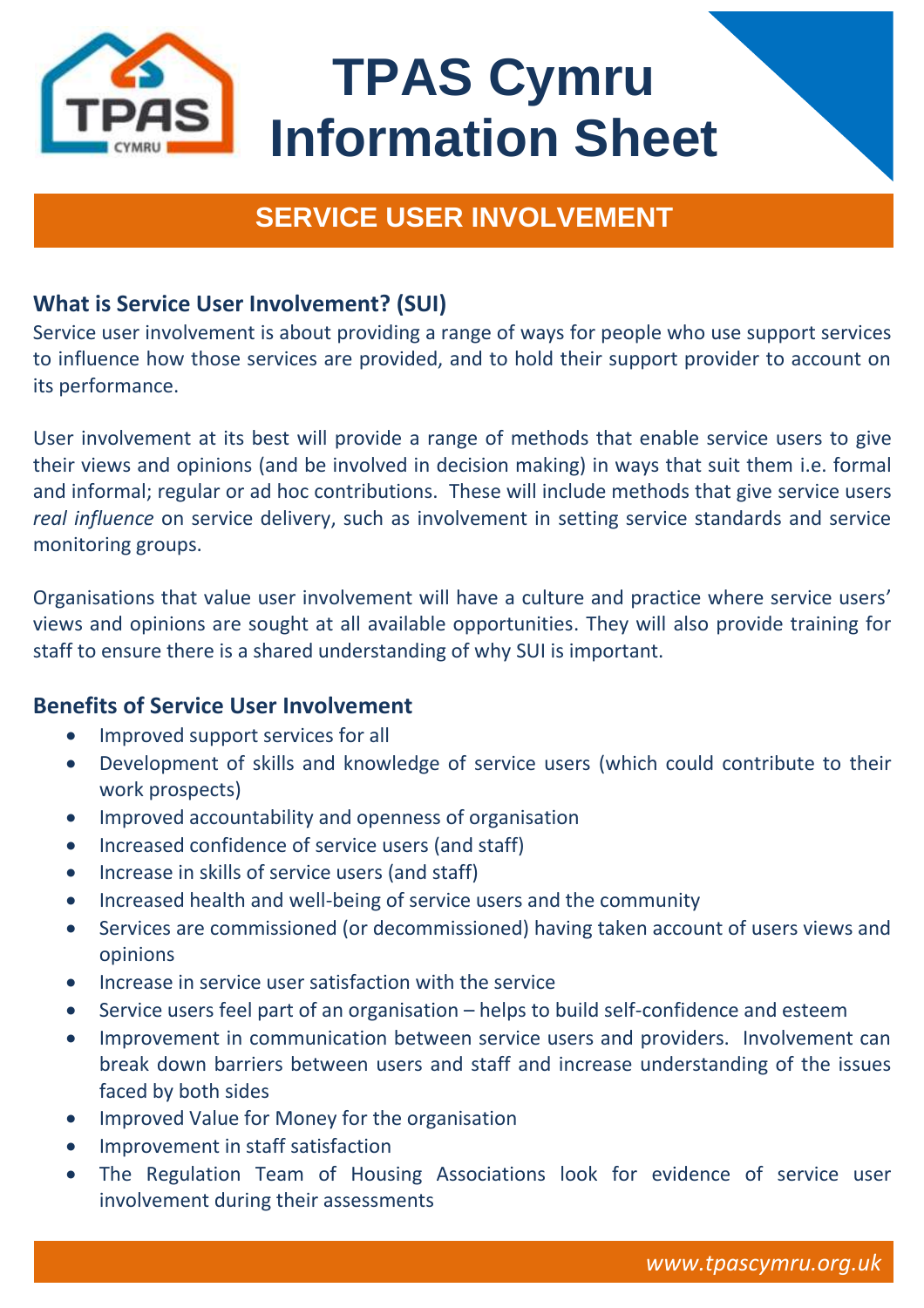#### **SUI Strategy**

All support providers should ideally have a Service User Involvement Strategy and Action Plan that outlines the organisation's approach to involving service users in the work of the organisation and the wider community. It's good practice to involve the service users in the development and review of the strategy and Action Plan enabling them to contribute to its contents and monitoring.

The strategy should also include reference to the budget for the involvement activities along with their intended outcomes and how they will be measured and monitored. These intended outcomes should be widely advertised to service users and staff.

#### **Issues that may prevent involvement**

Apathy is often used as a reason for lack of involvement: this may be too simple an excuse! We need to consider what issues the service users may face and whether we are creating barriers that prevent them from getting involved. For example advertising events in the written word and/or using complicated language is a potential barrier to people with poor literacy skills from getting involved. Similarly, meetings may be a barrier to involvement for people with low selfconfidence or anxiety.

Understanding who our service users are, and thinking about the issues they face can help us to reflect on whether we're building and/or maintaining barriers to involvement and consider how we can remove them. The variety of methods of involvement may need to be altered so that service users are able to get involved in a way they feel comfortable with. Consultation with them about their preferred methods of involvement is essential.

Historically there's been a lack of feedback given to service users about the result/outcomes of their involvement; positive or negative. This again is a potential barrier to involvement as service users may feel 'nothing changes' or they've not been listened to in the past. This may dissuade them from future involvement.

### **Good practice standards checklist**

|   | Service users can choose to be involved in a way and at a level that is right for them                                           |  |
|---|----------------------------------------------------------------------------------------------------------------------------------|--|
|   | Service users can choose not to get involved and can change their minds about<br>involvement if they want to                     |  |
| ➤ | Service users get the right encouragement and help to get involved and to develop<br>or stop their participation, as they choose |  |
| ➤ | Service users are involved in developing and reviewing information for other<br>service users                                    |  |
|   | Service users are involved in developing service standards                                                                       |  |
|   | Service users are given opportunities to get involved in decision making                                                         |  |